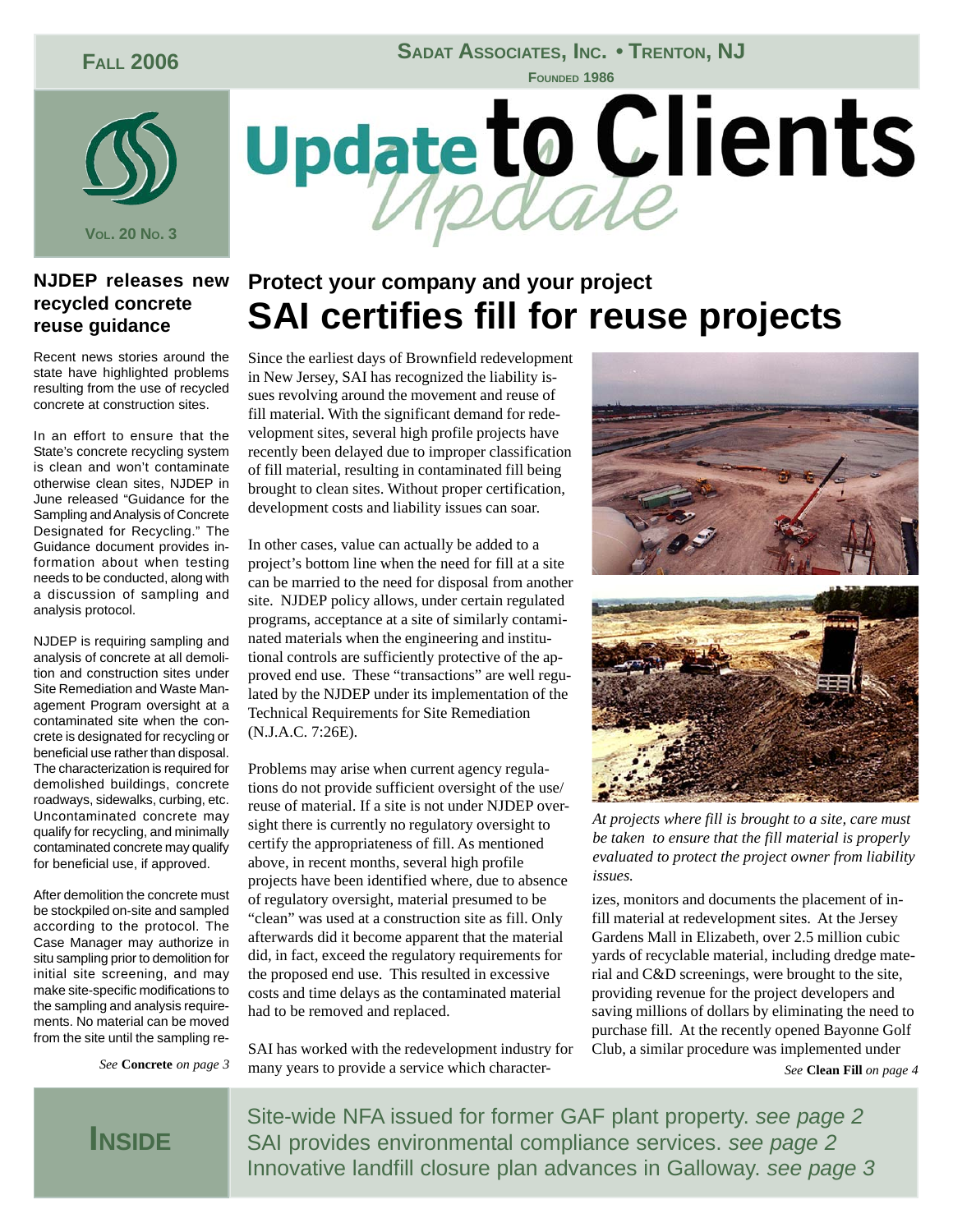

#### **Environmental compliance services**

SAI was retained to perform permitting, corporate auditing and compliance for two multinational firms headquartered in New Jersey.

**Panasonic Corporation of North America** retained SAI to audit and revise its air permitting program at the firm's North American headquarters and warehouse facility in Secaucus. Also, SAI will update the firm's Spill Prevention Control and Countermeasures Plan, required as a result of increasing the total fuel storage capacity at the site. Environmental engineers from SAI have revised Panasonic's facilities plans to meet EPA and NJDEP requirements. SAI also is addressing site permitting issues with the Hackensack Meadowlands Development Commission related to installation of the fuel oil storage area.

**Maxell Corporation of America** hired SAI to support its ISO-14000 certification program at the firm's US headquarters in Fair Lawn. SAI environmental scientists are developing corporate auditing and standard operating procedures to meet OSHA requirements for Hazard Communication, Fire Prevention, and Evacuation programs. SAI will provide training for the program. SAI will also review the Material Safety Data Sheets prepared by Maxell subsidiaries and vendors to assure compliance with recent changes to the OSHA standard.

*For information about Regulatory Compliance services contact Rodger Ferguson at 609-826- 9600.*

# **NJDEP approves site-wide NFA for GAF property in South Bound Brook**

SAI obtained a site-wide No Further Action (NFA) for the former GAF Main Plant Property, located on Main Street in South Bound Brook. The property, an 11-acre parcel located in the center of the borough, is being redeveloped by SAI Client Matzel & Mumford Organization for residential and retail/commercial space. Operations at the plant, which was previously used for manufacturing asphalt roofing shingles and asbestos tiles, ended in the mid 1980s. The property had been abandoned for 20 years.

Under SAI oversight, Matzel & Mumford conducted year-long demolition and remediation activities from the spring of 2004 through the spring of 2005. Approximately 1,600 tons of asbestos, 55,000 tons of petroleum-impacted soils and 2,700 tons of PCBimpacted soils were removed and disposed of at appropriate off-site facilities. As approved by NJDEP, the site was capped with a visual barrier and a foot of clean fill materials.



*The former eyesore GAF factory has made way for an attractive residential community in the heart of the Borough of South Bound Brook.*

According to SAI Project Manager Sharon McSwieney, to date more than 100 of the planned 152 townhomes have been constructed and sales have been brisk. The proposed retail development is expected to begin at the end of 2006 or early 2007.

### **Working with NJDEP under Cleanup Star program NFA issued for site with multiple AOCs**

Working creatively with–and following guidance from– NJDEP, SAI Cleanup Star Rodger Ferguson secured a site-wide No Further Action (NFA) for a redevelopment site in northern New Jersey. This is particularly significant as the site had six areas of concern (AOCs), though the program specifies a limit of two per submittal.

The Cleanup Star program allows a pre-certified professional to recommend issuance of an NFA based on completion of site efforts that comply with NJDEP's Technical Requirements for Site Remediation. This program significantly reduces the time frame for securing the NFA from months to days. A key limitation of the program, however, is there can be no more than two AOCs per Cleanup Star agreement, and there can be no groundwater impact. The major obstacle to more widespread use of the Cleanup Star program has been its application to sites with more than two AOCs.

In the northern New Jersey case, there were six AOCs of similar nature, but very minor contamination and no groundwater impact. In 2004 the municipality's traditional consultant had submitted a Remedial Action

Workplan to NJDEP that had not been approved. Upon meeting with NJDEP and discussing the limited contamination and the desire to apply Cleanup Star principals to this site, NJDEP proposed an approach to allow that to happen. SAI then undertook three separate Cleanup Star efforts for the Site, each incorporating two similar AOCs. Remediation efforts undertaken for the AOCs included fill and contaminated soil removal.

Following remediation and post-remedial sampling, three reports were submitted, each requesting an NFA for two separate AOCs. NJDEP subsequently issued one site-wide unrestricted-use NFA for the property within 10 days. Without the Cleanup Star approach, the remedial efforts, including NJDEP oversight and review, could have taken many months. Construction of the redevelopment project is currently underway.

This success is just the most recent use of the Cleanup Star program by SAI for its Clients. SAI has three certified Cleanup Stars on staff, ready to apply their expertise to suitable remedial efforts. *For information about the Cleanup Star program contact Susan Goetz.*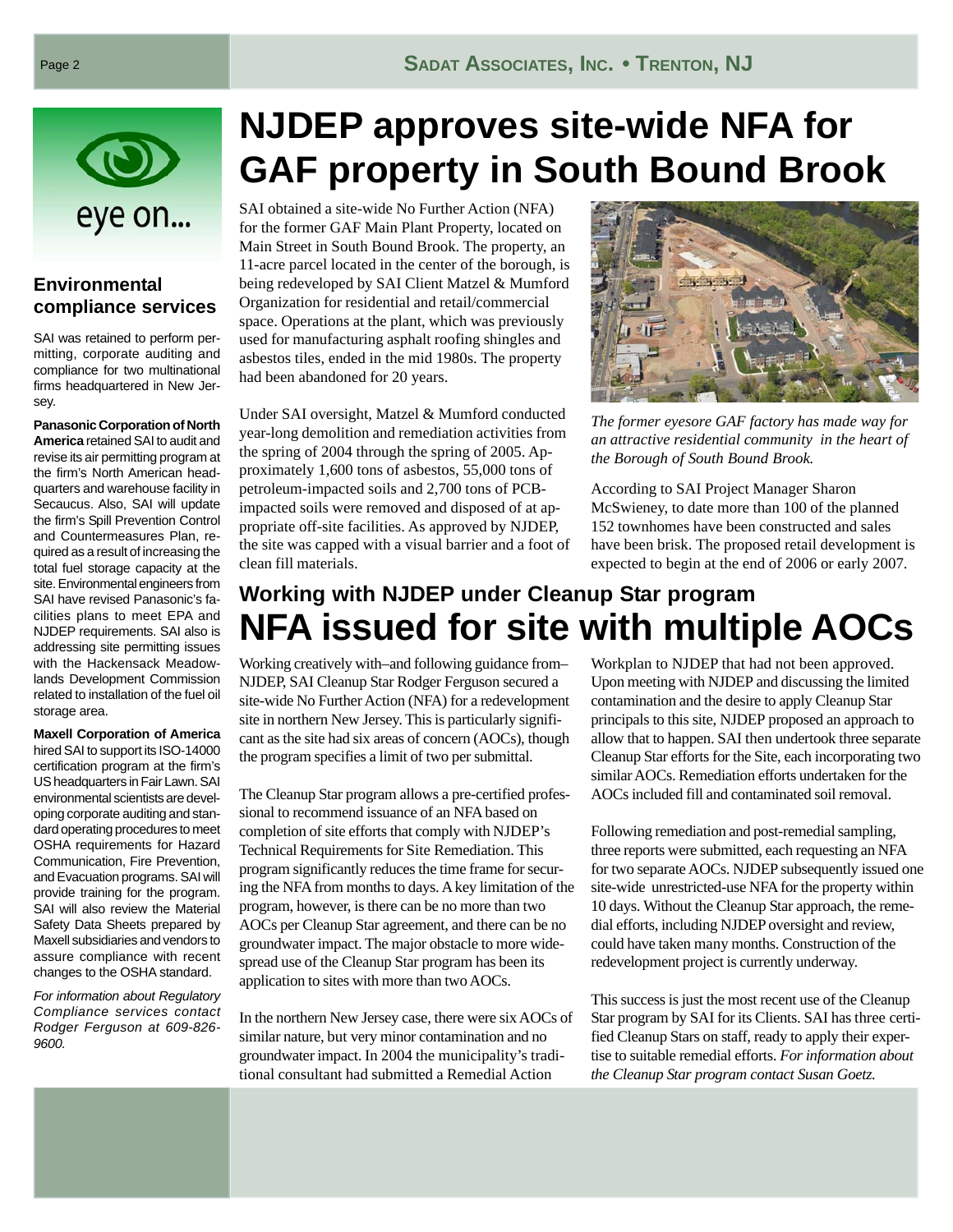# **Plan for innovative landfill closure advances in Galloway Township**

SAI was retained in early 2005 to evaluate alternative approaches for capping and end use of the Galloway Township Landfill in Atlantic County. SAI prepared a feasibility study on alternatives including use of revenue-generating recyclable material and reuse of existing on-site cover soil.

Because SAI was able to demonstrate that the landfill was not significantly affecting the aquifer, the New Jersey Department of Environmental Protection agreed that the landfill would not require an impermeable cover.

After presentation of the feasibility study to the Township Infrastructure Committee, the recommendation to reuse on-site cover soils and to convert the site to passive recreation was made.

Kevin Dixon, the Township's Engineer, coordinated the presentation to the Township Committee, which was supportive of the passive recreation concept.

The selected alternative involves reusing two feet of on-site soils and creating topsoil by using the Township's compost, or locally available virgin topsoil, to mix with sandy soil, which is also available from the site. The selected alternative brings the cost of closing the landfill down from \$4.2 million for an impermeable cap to \$0.8 million.



*SAI's concept for an ecological capping program for a landfill in South Jersey will meet environmental closure needs and provide valuable habitat.*

Joe Wiley, SAI's Project Director, is coordinating with the Township Engineer to develop a landscape design to reintroduce native vegetation to allow the site to be restored to Pinelands habitat. There is great interest among environmental groups to restore disturbed Pinelands sites, such as landfills, to natural habitat. SAI's design of a landfill cap that will encourage natural regeneration of grasses, shrubs and trees indigenous to the area is an example of the innovative approaches for which SAI is known.

#### **Concrete reuse rules**

#### *Continued from page 1*

sults have been reviewed, and the Department has approved the material for recycling or beneficial use.

Sampling results will be compared to the Department's Residential Direct Contact Soil Cleanup Criteria to determine the allowable uses of the material. Options may include direct unrestricted use on- or off-site for materials meeting residential standards. Materials not meeting residential standards may be authorized for a beneficial use project, if approved.

During demolition, materials must put in "distinct areas of demolition" in compliance with the sampling and analysis protocol, which includes:

- 1. What materials to sample
- 2. How to sample, and
- 3. What contaminants to analyze

The Guidance document can be obtained in either MS Word or PDF format at the following web address:

http://www.nj.gov/dep/dshw/resource/techman.htm#concrete

*For more information on concrete reuse rules please contact Joe Wiley at 609-826-9600.*

### **Rooms with a view**

*The award-winning Tides at Seaboard Point project in North Wildwood is nearing completion, with construction of the last of four residential buildings and the community recreation center and pool. SAI provided environmental and engineering services for the project. The condominium community was originated by Seaboard Development, LLC, and is being completed by end-use developer K. Hovnanian Co. With extraordinary views of the bay and ocean, this project resulted in the approved closure of an abandoned landfill without the use of public funds—an excellent example of how brownfield redevelopment benefits communities.* (See **Project** on page 4.)



For additional information about stories in the newsletter, or to learn more about SAI's services and experience, please contact Susan Goetz at 609-826-9600 or email to sgoetz@sadat.com.